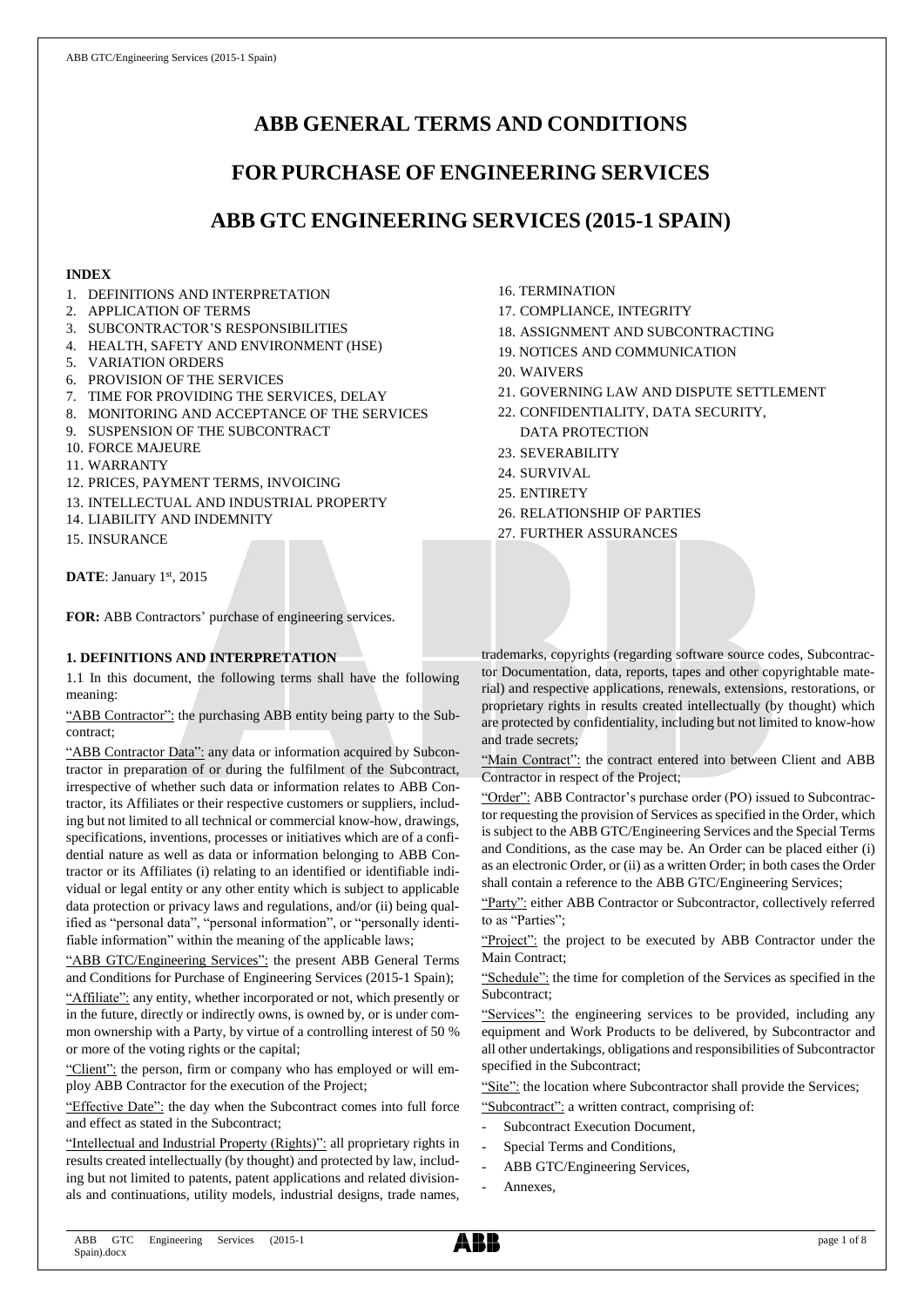and/or the Order, which is accepted by Subcontractor (either expressly by written statement or impliedly by fulfilling the Subcontract in whole or in part);

"Subcontractor": the party of the Subcontract responsible for providing the Services;

"Subcontract Price": the price to be paid by ABB Contractor to Subcontractor as specified in the Subcontract;

"Variation Order": a change to the Subcontract such as to alter the Schedule, and to amend, to omit, to add to, or otherwise to change the Services or any parts thereof;

"Work Product": means all materials, documents, software or other items which are the result of the Services provided by Subcontractor in any form or media, including without limitation to data, diagrams, reports, specifications (including drafts).

1.2 Unless otherwise specified in the present ABB GTC/Engineering Services or the Subcontract:

1.2.1 References to Clauses are to Clauses of the ABB GTC/Engineering Services;

1.2.2 Headings to Clauses are for convenience only and do not affect the interpretation of the ABB GTC/Engineering Services;

1.2.3 The use of the singular includes the plural and vice versa.

1.3 Capitalized terms used in the ABB GTC/Engineering Services and the Subcontract shall have the meaning and shall be interpreted in the way described under Clause 1.1 above or as otherwise expressly defined in the ABB GTC/Engineering Services, or the Subcontract.

#### **2. APPLICATION OF TERMS**

2.1 The Subcontract, including the ABB GTC/Engineering Services, shall be the exclusive terms and conditions upon which ABB Contractor is willing to deal with Subcontractor, and the terms of the Subcontract, including the ABB GTC/Engineering Services, shall govern the contractual relationship between ABB Contractor and Subcontractor.

2.2 No terms or conditions endorsed upon, delivered with or contained in Subcontractor's quotations, acknowledgements or acceptances, specifications or similar documents will form part of the Subcontract, and Subcontractor waives any right which it otherwise might have to rely on such other terms or conditions.

2.3 Any amendment to the Subcontract or deviations from the provisions of the Subcontract shall have no effect unless expressly agreed in writing by the Parties.

#### **3. SUBCONTRACTOR'S RESPONSIBILITIES**

3.1 Subcontractor shall provide the Services (including Work Products):

3.1.1 in accordance with the applicable laws and regulations;

3.1.2 in accordance with the quality standards stated under Clause 11.1 and further specified in the Subcontract;

3.1.3 free from defects and from any rights of third parties;

3.1.4 on the dates specified in the Schedule;

3.1.5 in the quantity specified in the Subcontract; and

3.1.6 in accordance with ABB Contractor's instructions which may be issued from time to time; and

3.1.7 by skilled, experienced and competent engineers, foremen and labour, hired in numbers necessary for the proper and timely provision of the Services.

3.2 Subcontractor shall not substitute or modify any of the Services without ABB Contractor's prior written approval.

3.3 Subcontractor shall access the Site only with ABB Contractor's prior written approval. ABB Contractor shall grant Subcontractor access to the respective portions of the Site (as may be required in accordance with the Schedule) to enable Subcontractor to perform its obligations under the Subcontract.

3.4 Subcontractor shall co-operate with ABB Contractor's request in scheduling and providing the Services to avoid conflict or interference with work provided by other contractors and third parties at Site.

3.5 Subcontractor shall in a timely manner obtain and pay for all permits, licenses, visas and approvals necessary to allow its personnel to execute the Services in accordance with the Schedule. Personnel shall comply with particular country specific travel safety instructions and/or restrictions as provided by ABB Contractor. Subcontractor shall employ and provide sufficient number of competent and experienced personnel for the execution of the Services. Upon ABB Contractor's request Subcontractor shall remove forthwith from the Site any person who, in the opinion of ABB Contractor, misconducts or is incompetent or negligent. Any person so removed shall be replaced within fifteen (15) calendar days by a competent substitute. All costs relating to such removal shall be borne by Subcontractor. Subcontractor shall employ only persons free from contagious diseases. Subcontractor shall, if requested by ABB Contractor, perform medical examination of his employees and provide ABB Contractor with the results of such examination, unless such provision would violate applicable laws.

3.6 Subcontractor shall satisfy itself as to the specifics of the Site, and all aspects thereof insofar as they affect the execution of the Services. Subcontractor shall also satisfy itself as to the means of access to the Site, the accommodation which may be required, the extent and nature of work and materials necessary for execution and completion of the Services, and whether Subcontractor has reasonably considered all such aspects in the Subcontract Price.

3.7 Subcontractor shall be responsible for any activities performed by its employees in relation to the Subcontract, and in particular the following shall apply:

3.7.1 Subcontractor assumes full and exclusive responsibility for any accident or occupational disease occurred to its employees in relation to the performance of the Subcontract.

3.7.2 It is expressly agreed that the Subcontract does not imply any employment relationship between ABB Contractor and Subcontractor, or between ABB Contractor and Subcontractor's employees assigned to the execution of the Subcontract. ABB Contractor shall remain free of any direct or indirect responsibility or liability for labour, social security or taxes with respect to Subcontractor and its employees assigned to the performance of the Subcontract.

3.7.3 Subcontractor shall hire or subcontract in its own name all employees required to perform effectively the Subcontract, who shall under no circumstances act as ABB Contractor's employees.

3.7.4 Subcontractor shall be solely and exclusively responsible for any claims and/or lawsuits filed by its employees and – unless caused by ABB Contractor's gross negligence or intentional act – hold ABB Contractor entirely safe and harmless from such claims and/or lawsuits. Subcontractor undertakes to voluntarily appear in court, recognizing its status as sole and exclusive employer, and to provide ABB Contractor with any and all requested documentation necessary to ensure proper legal defence of ABB Contractor in court.

3.7.5 ABB Contractor is authorized to make any payments due to Subcontractor's employees performing the Subcontract, in order to avoid lawsuits. Such payments may be made through withholding Subcontractor's credits, through offsetting or in any other way. Subcontractor shall provide any support requested by ABB Contractor with regard to such payments and indemnify ABB Contractor for any payments made.

#### **4. HEALTH, SAFETY AND ENVIRONMENT (HSE)**

4.1 Subcontractor shall comply and ensure compliance by any of its employees and subcontractors with all applicable laws relating to HSE throughout the performance of the Subcontract.

4.2 Subcontractor shall comply with (i) ABB Contractor's HSE instructions for the Site and ABB's Code of Practice for Safe Working (as referred to in the Special Terms and Conditions), (ii) Client's instructions concerning HSE at Site and (iii) applicable industry standards and good engineering practice.

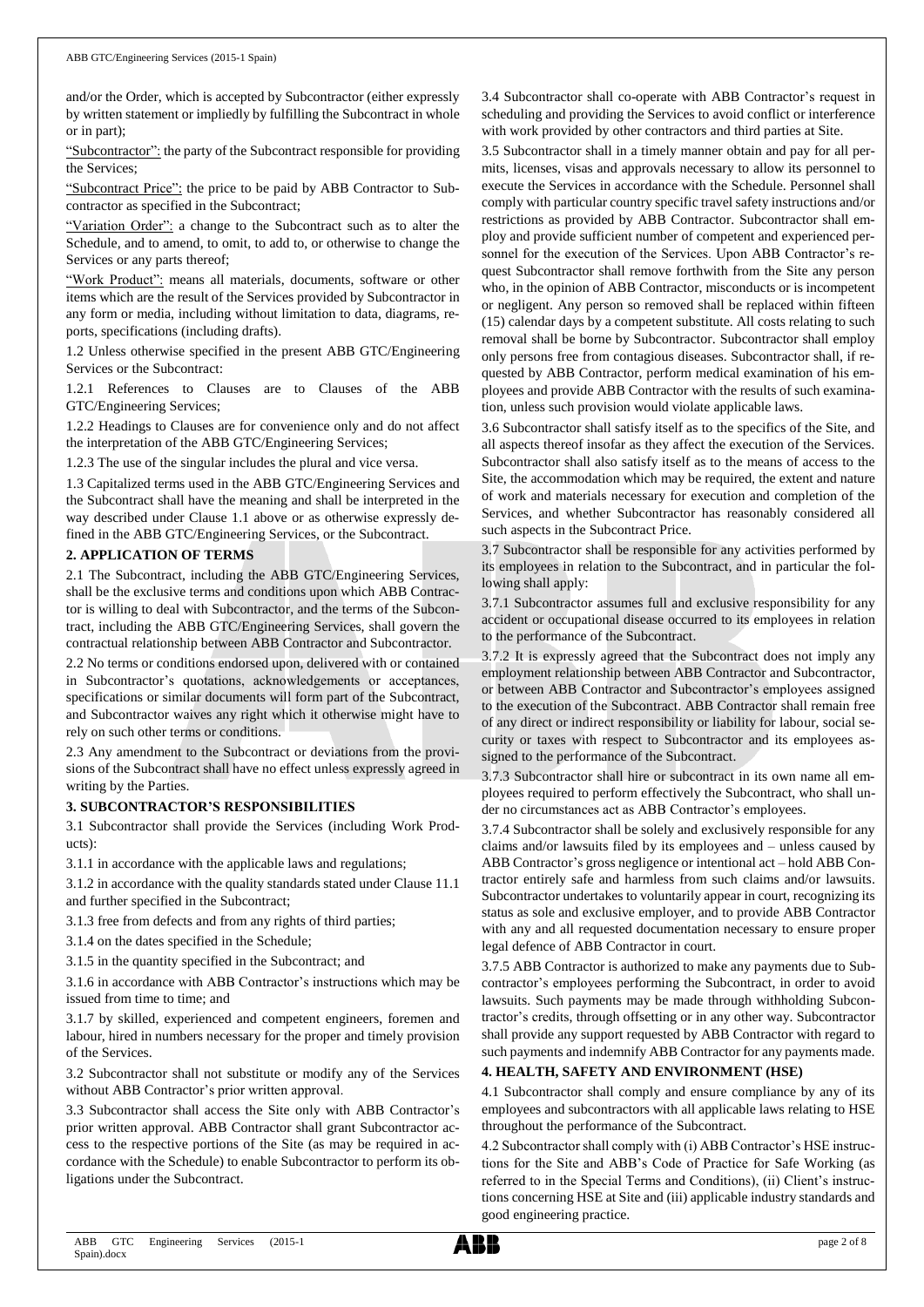4.3 Subcontractor shall ensure that all its personnel, and its subcontractors' personnel, working on Site shall have received relevant training and induction before being allowed to work on Site. Subcontractor shall immediately remove from Site any person who, in ABB Contractor's opinion, fails to comply with the provisions of the relevant legislation, regulations and rules as appropriate or such other HSE legislation, which from time to time may be in force.

4.4 Subcontractor shall be solely responsible for the health and safety of all its employees and subcontractors at Site and shall immediately advise ABB Contractor and the relevant authority, if so required, of the occurrence of any accident, incident or near-miss on or about the Site or otherwise in connection with the provision of the Services. Within twenty four (24) hours after the occurrence of any such accident, incident or near-miss, Subcontractor shall furnish ABB Contractor with a written report, which shall be followed within fourteen (14) calendar days by a final report. Subcontractor shall also provide such a report to the appropriate authority when required. This procedure shall not relieve Subcontractor from the full responsibility to protect persons and property, and from its liability for damages.

#### **5. VARIATION ORDERS**

ABB Contractor may issue, in the standard form provided in the Annexes, Variation Orders to Subcontractor to alter the Schedule, to amend, omit, add to, or otherwise change the Services or any parts thereof. Subcontractor shall carry out such Variation Orders only upon receipt of written Variation Order and continue to be bound by the provisions of the Subcontract. The value of each Variation Order shall then be added to or deducted from the Subcontract Price, as appropriate; agreed unit prices shall continue to apply. The Variation Order shall, as the case may be, express the amount of time by virtue of which the Schedule shall be shortened or extended. Subcontractor shall not postpone or delay the performance of a Variation Order on the grounds of dispute, or that it is subject to acceptance by Subcontractor, or agreeing to the value amount, and/or time extension to Schedule.

## **6. PROVISION OF THE SERVICES**

6.1 Subcontractor shall provide the Services and meet the Schedule both as specified in the Subcontract. Partial performance is not accepted unless confirmed or requested by ABB Contractor in writing.

6.2 Subcontractor shall submit for ABB Contractor's approval a detailed execution plan (including agreed milestones as specified in the Subcontract) for the performance of the Subcontract and shall assist ABB Contractor with regard to the scheduling and planning process, and cooperate with ABB Contractor in all respects of the Subcontract scheduling and planning.

6.3 Unless requested otherwise, Subcontractor shall at least monthly in the form requested by ABB Contractor, report the status of the provision of the Services. Subcontractor shall anticipate that the Services may be interfered with or incidentally delayed from time to time due to concurrent performance of work by others. The report shall be provided to ABB Contractor within five (5) calendar days from the end of the month covered by the report. If the provision of the Services or any part thereof is behind the Schedule, Subcontractor shall submit in writing a recovery plan specifying its activities for reaching compliance with the Schedule. Upon ABB Contractor's request, Subcontractor shall provide ABB Contractor at any time with all information regarding the provision of the Services. ABB Contractor shall have the right to withhold payments under the Subcontract if Subcontractor fails to submit any of the reports.

6.4 Subcontractor must indicate latest at the time of acceptance of the Subcontract the customs tariff numbers of the country of consignment and the countries of origin for all Services. For controlled Services, the relevant national export control numbers must be indicated and, if the Services are subject to U.S. export regulations, the U.S. Export Control Classification Numbers (ECCN) or classification numbers of the International Traffic In Arms Regulations (ITAR) must be specified. Proofs of preferential origin as well as conformity declarations and marks of

the country of consignment or destination are to be submitted without being requested; certificates of origin upon request.

#### **7. TIME FOR PROVIDING THE SERVICES, DELAY**

7.1 If Subcontractor does not comply with the Schedule, ABB Contractor reserves the right to instruct Subcontractor in writing to expedite its performance under the Subcontract. Subcontractor shall take such measures (in accordance with ABB Contractor's instructions) as required for acceleration of progress so as to complete the provision of the Services, or the relevant part thereof, on time. Subcontractor shall not be entitled to any additional payment for taking such steps to accelerate the work to meet the Schedule. Subcontractor shall notify ABB Contractor in writing within twenty four (24) hours of the occurrence and cause of any delay and also to make every effort to minimise or mitigate the costs or the consequences of such delay.

7.2 If Subcontractor fails to provide the Services in accordance with the Schedule, Subcontractor shall pay liquidated damages to ABB Contractor for this default. The liquidated damages shall be payable at a rate specified in the Subcontract. Subcontractor shall pay the liquidated damages upon written demand or upon receipt of an invoice from ABB Contractor. The amount of liquidated damages may be deducted by ABB Contractor from any payments due or which may become due to Subcontractor prejudice to any other recovery method. The payment of such liquidated damages shall not relieve Subcontractor from any of its obligations and liabilities under the Subcontract.

7.3 If the delay in providing the Services is such that ABB Contractor is entitled to maximum liquidated damages and if the Services are still not provided, ABB Contractor may in writing demand provision of the Services within a final reasonable period which shall not be less than one week.

7.4 If Subcontractor does not provide the Services within such final period and this is not due to any circumstance for which ABB Contractor is responsible, then ABB Contractor reserves the right to:

7.4.1 terminate the Subcontract pursuant to Clause 16 (Termination);

7.4.2 refuse any subsequent provision of the Services which Subcontractor attempts to make;

7.4.3 recover from Subcontractor any costs or expenditure incurred by ABB Contractor in obtaining the services in substitution from another Subcontractor;

7.4.4 claim in addition to liquidated damages under Clause 7 for any additional costs, losses or damages incurred whatsoever by ABB Contractor which are reasonably attributable to Subcontractor's failure to comply with the Subcontract.

7.5 ABB Contractor shall also have the right to terminate the Subcontract by notice in writing to the Subcontractor, if it is clear from the circumstances that there will occur a delay in providing the Services which under Clause 7 would entitle ABB Contractor to maximum liquidated damages.

#### **8. MONITORING AND ACCEPTANCE OF THE SERVICES**

8.1 Subcontractor shall allow ABB Contractor and/or its authorised representatives to monitor the provision of the Services at any time.

8.2 Notwithstanding any monitoring, Subcontractor shall remain fully responsible for the Services' compliance with the Order. This applies whether or not ABB Contractor has exercised its right of monitoring and shall not limit Subcontractor's obligations under the Order. For the avoidance of doubt, monitoring of Services by ABB Contractor Customer and/or its authorised representatives shall in no event exempt Subcontractor from or limit Subcontractor's warranties or liability in any way.

8.3 ABB Contractor shall not be deemed to have accepted any Services until it has had a reasonable time to review them following completion or, in the case of a defective performance, until a reasonable time after such defective performance has become apparent. Such reasonable time period shall be determined by the specifics of the Services, the

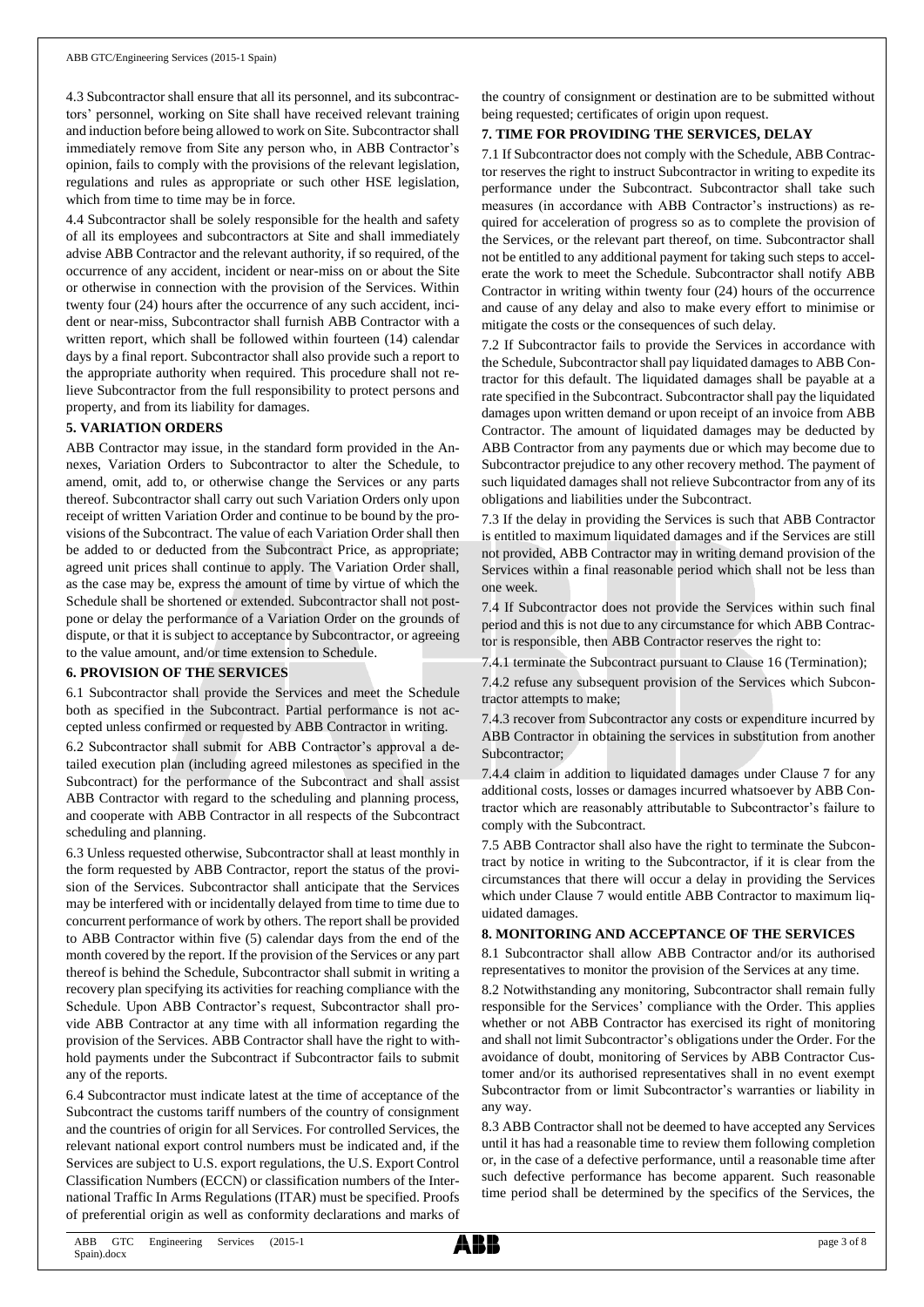defective performance and the circumstances of the provision of the Services.

#### **9. SUSPENSION OF THE SUBCONTRACT**

9.1 ABB Contractor shall have the right to suspend performance of the Subcontract at any time for convenience for a period of 90 calendar days in the aggregate without any compensation to Subcontractor. In case the suspension extends beyond 90 calendar days, Subcontractor shall be compensated by ABB Contractor for the direct and reasonable incurred costs of such suspension. The agreed time for performance of the Subcontract or the concerned part thereof shall be extended by the time period of the suspension.

9.2 If the suspension of the Subcontract is caused or requested by Client, Subcontractor shall be entitled only to a compensation as specified in the Subcontract and to the extent paid by Client.

9.3 Subcontractor shall suspend the performance of the Subcontract or any part thereof, including postponing the provision of the Services, for such times and in such manner as ABB Contractor considers necessary (i) for proper HSE or execution of the Subcontract, or (ii) due to any default by Subcontractor, in which case Subcontractor shall bear all costs and be liable for the delay arising from such suspension.

9.4 Subcontractor shall have no right to suspend performance of the Subcontract.

#### **10. FORCE MAJEURE**

10.1 Neither Party shall be liable for any delay in performing or for failure to perform its obligations under the Subcontract if the delay or failure results from an event of "Force Majeure", provided that the affected Party serves notice to the other Party within five (5) calendar days from occurrence of the respective event of Force Majeure.

10.2 "Force Majeure" means the occurrence of any event which is unforeseeable and beyond the control of the Party affected that results in the failure or delay by such Party of some performance under the Subcontract, in full or part. Each Party shall use its reasonable endeavours to minimise the effects of any event of Force Majeure.

#### **11. WARRANTY**

11.1 Subcontractor warrants that the Services (including Work Products):

11.1.1 comply with the Subcontract, including but not limited to any specification as stipulated in the Subcontract, and according to the highest standards and in the manner and method recognized by good engineering practices;

11.1.2 are fit for the particular purpose of the Project, whether expressly or impliedly made known to Subcontractor in the Subcontract;

11.1.3 are free from defects; and

11.1.4 comply with Clauses 3.1.1 and 17 (Compliance, Integrity).

11.2 The warranty period shall be thirty six (36) months from acceptance of the Services.

11.3 In the event of a breach of warranty, the entire warranty period of Clause 11.2 shall be restarted upon Client's and/or ABB Contractor's written confirmation the Services are no longer defective.

11.4 In case of non-compliance with the warranty provided under this Clause 11, ABB Contractor shall be entitled to enforce one or more of the following remedies at Subcontractor's own expense and risk:

11.4.1 to give Subcontractor the opportunity to carry out any additional work necessary to ensure that the terms and conditions of the Subcontract are fulfilled within twenty (20) calendar days from ABB Contractor's notice;

11.4.2 to carry out (or to instruct a third party to carry out) any additional work necessary to make the Services comply with the Subcontract;

11.4.3 to obtain from Subcontractor prompt replacement of the noncompliant Services by other Services conforming with the Subcontract; 11.4.4 to refuse to accept any further provision of the Services, but without exemption from Subcontractor's liability for the defective Services;

11.4.5 to claim such costs and damages as may have been sustained by ABB Contractor as a result of Subcontractor's breach or failure;

11.4.6 to terminate the Subcontract in accordance with Clause 16.1.

11.5 The rights and remedies available to ABB Contractor and contained in the Subcontract are cumulative and are not exclusive of any rights or remedies available under warranty, at law or in equity.

#### **12. PRICES, PAYMENT TERMS, INVOICING**

12.1 The Subcontract Price shall be deemed to cover the fulfilment by Subcontractor of all its obligations under the Subcontract and include the costs of the Services specified and the costs for everything, including but not limited to supervision, fees, taxes, duties, transportation, profit, overhead, licences, permits, and travel, whether indicated or described or not, which is necessary for the provision of the Services.

12.2 The prices stipulated in the Subcontract are fixed unless otherwise provided in a Variation Order.

12.3 The payment terms and the applicable procedures shall be specified in the Subcontract.

12.4 Subcontractor shall submit invoices complying with Subcontractor's and ABB Contractor's applicable local mandatory law, generally accepted accounting principles and ABB Contractor requirements set forth in the Subcontract, which shall contain the following minimum information: Subcontractor name, address and reference person including contact details (telephone, e-mail etc.); invoice date; invoice number; Order number (same as stated in the Order); Subcontractor number (same as stated in the Order); address of ABB Contractor; quantity; specification of Services supplied; price (total amount invoiced); currency; tax or VAT amount; tax or VAT number; Authorized Economic Operator and/or Approved Exporter Authorization number and/or other customs identification number, if applicable.

12.5 Invoices shall be accompanied by interim release of liens or privileges and shall be issued to ABB Contractor as stated in the Subcontract. Invoices shall be sent to the invoice address specified in the Subcontract. The submission of an invoice shall be deemed to be a confirmation by Subcontractor that it has no additional claims, except as may already have been submitted in writing, for anything that has occurred up to and including the last day of the period covered by such invoice. 12.6 Subcontractor shall make payment in due time for all equipment

and labour used in, or in connection with, the performance of the Subcontract in order to avoid the imposition of any lien or privilege against any portion of the Services and/or the Project. In the event of the imposition of any such lien or privilege by any person who has supplied any such equipment or labour, or by any other person claiming by, through or under Subcontractor, Subcontractor shall, at its own expense, promptly take any and all action as may be necessary to cause such lien or privilege to be released or discharged. Subcontractor shall furnish satisfactory evidence, when requested by ABB Contractor, to verify compliance with the above. In the alternative, ABB Contractor may pay to release the lien and withhold such amounts from Subcontractor.

12.7 ABB Contractor shall have the right to withhold the whole or part of any payment to Subcontractor which, in the opinion of ABB Contractor, is necessary for protection of ABB Contractor from loss on account of claims against Subcontractor, or failure by Subcontractor to make due payments to its sub-suppliers or employees, or not having paid taxes, dues and social insurance contributions. ABB Contractor reserves the right to set off such amount owed to Subcontractor, or withhold payment for Services not provided in accordance with the Subcontract. However, Subcontractor shall not be entitled to set off any amounts owed by ABB Contractor to Subcontractor, unless prior approval has been granted by ABB Contractor in writing.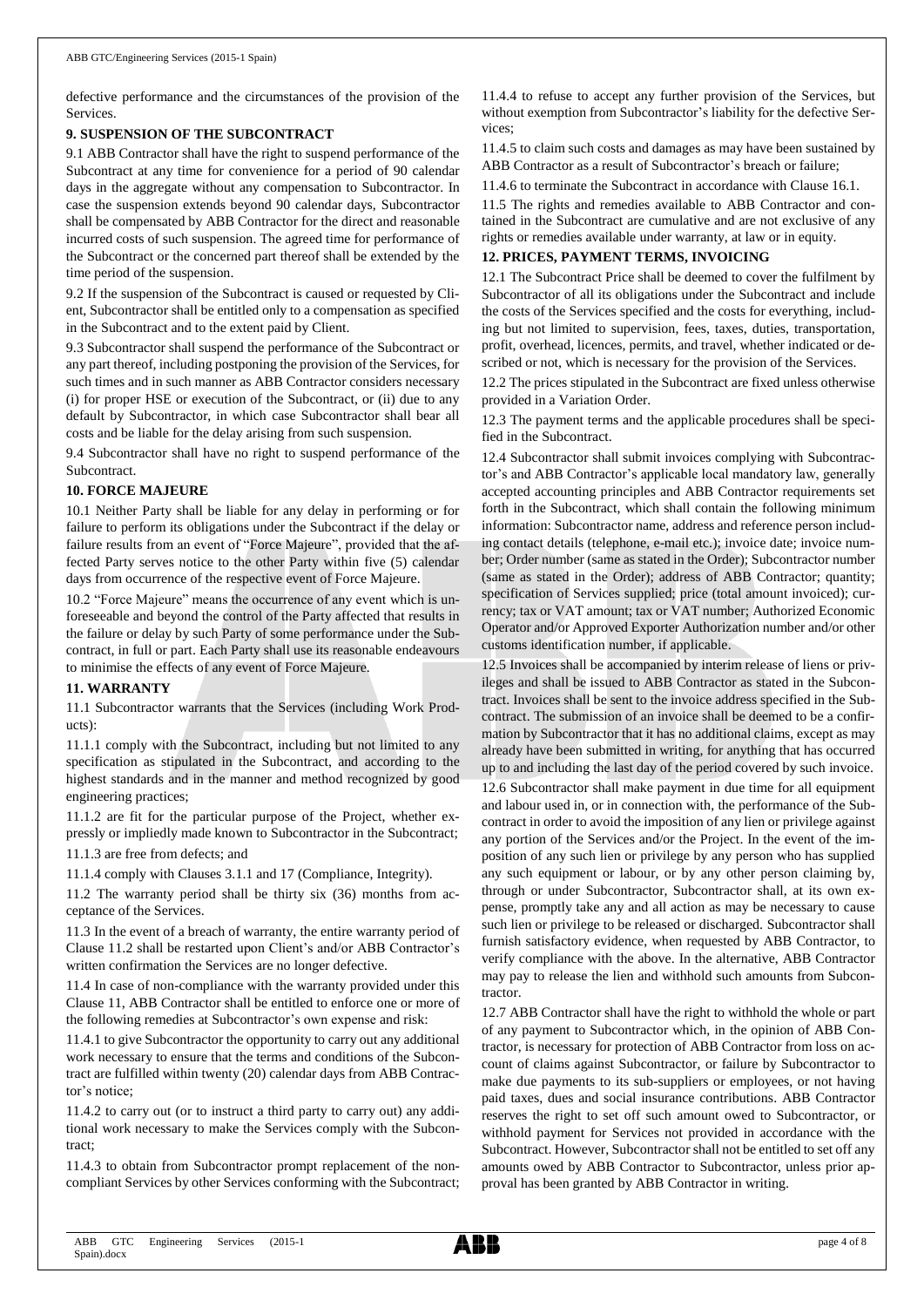#### **13. INTELLECTUAL AND INDUSTRIAL PROPERTY**

13.1 Subcontractor assigns herewith to ABB Contractor full ownership rights in and to any Intellectual and Industrial Property in the Work Products arising from the Services for the full duration of such rights, wherever in the world enforceable. Subcontractor further agrees to execute, upon ABB Contractor's request and at its cost, all further documents and assignments and do all such further things as may be necessary to perfect ABB Contractor's ownership title to the Intellectual and Industrial Property or to register ABB Contractor as owner of the Intellectual and Industrial Property with any registry, including but not limited to governmental registration authorities or private registration organisations.

13.2 The Intellectual and Industrial Property Rights in any Work Products created by or licensed to Subcontractor prior to the Effective Date or outside of the Subcontract, and any subsequent modifications to the same ("Pre-Existing Works") will remain vested in Subcontractor or the respective third party owner. To the extent that Pre-Existing Works are embedded in any Work Products delivered by Subcontractor, ABB Contractor and its Affiliates shall have a worldwide, irrevocable, perpetual, transferrable, non-exclusive, royalty-free licence with rights to sublicense to use the Pre-Existing Works as part of such Work Products, including the right to further improve, develop, market, distribute, sub-license, exploit or otherwise use the Work Products containing such Pre-Existing Works.

#### **14. LIABILITY AND INDEMNITY**

14.1 Subcontractor shall indemnify ABB Contractor against all liabilities, losses, damages, injuries, cost, expenses, actions, suits, claims, demands, charges or expenses whatsoever arising in connection with death or injury suffered by persons employed by Subcontractor or any of its sub-suppliers.

14.2 Without prejudice to applicable mandatory law or unless otherwise agreed between the Parties, Subcontractor shall compensate/indemnify ABB Contractor and Client for all liabilities, losses, damages, injuries, cost, actions, suits, claims, demands, charges or expenses whatsoever arising out of or in connection with the performance of the Subcontract and/or the Services (i) for Subcontractor's breaches of the Subcontract, and (ii) for any claim made by a third party (including employees of Subcontractor) against ABB Contractor in connection with the Services and to the extent that the respective liability, loss, damage, injury, cost or expense was caused by or arises from acts or omissions of Subcontractor and/or from the Services.

14.3 In the event of infringements of third party Intellectual and Industrial Property Rights caused by or related to the Services and/or the Work Products:

14.3.1 Subcontractor shall reimburse ABB Contractor and Client for any liabilities, losses, damages, injuries, costs and expenses (including without limitation to any direct, indirect, or consequential losses, loss of profit and loss of reputation, and all interest, penalties and legal and other professional costs and expenses) arising out of such infringement. This obligation does not limit any further compensation rights of ABB Contractor or Client;

14.3.2 Without prejudice to ABB Contractor's right under the Subcontract, Subcontractor shall, upon notification from ABB Contractor at Subcontractor's cost (i) procure for ABB Contractor the right to continue using the Work Products; (ii) modify the Work Products so that they cease to be infringing; or (iii) replace the Work Products by noninfringing Work Products.

14.4 Subcontractor shall be responsible for the acts, omissions, defaults, negligence or obligations of any of its sub-suppliers, its agents, servants or workmen as fully as if they were the acts, omissions, defaults, negligence or obligations of Subcontractor.

14.5 ABB Contractor reserves the right to set off any indemnity/liability claims under the Subcontract against any amounts owed to Subcontractor.

14.6 For any indemnity obligations, Subcontractor shall defend ABB Contractor at its cost against any third party claims upon ABB Contractor's request.

#### **15. INSURANCE**

15.1 Subcontractor shall maintain as required in the Special Terms and Conditions and at its expense with reputable and financially sound insurers acceptable to ABB Contractor the following type of insurances: professional liability insurance, public liability insurance, statutory worker's compensation/employer's liability insurance.

15.2 All insurance policies shall be endorsed to include ABB Contractor as additional insured and provide a waiver of insurer's right of subrogation in favour of ABB Contractor. Subcontractor shall no later than Effective Date provide to ABB Contractor certificates of insurance covering such policies as well as confirmation that premiums have been paid. Subcontractor shall also provide upon ABB Contractor's request copies of such insurance policies.

15.3 In case of loss and damage related to the covers in Clause 15, any and all deductibles shall be for Subcontractor's account.

15.4 Subcontractor shall furnish notice to ABB Contractor within thirty (30) calendar days of any cancellation or non-renewal or material change to the terms of any insurance.

15.5 All Subcontractor policies (except worker's compensation/employer's liability) shall be considered primary insurance and any insurance carried by ABB Contractor shall not be called upon by Subcontractor's insurers to contribute or participate on the basis of contributing, concurrent, double insurance or otherwise.

15.6 Should Subcontractor fail to provide insurance certificates and maintain insurance according to Clause 15, ABB Contractor shall have the right to procure such insurance cover at the sole expense of Subcontractor.

15.7 Any compensation received by Subcontractor shall be applied towards the replacement and/or restoration of the Services.

15.8 Nothing contained in this Clause 15 shall relieve Subcontractor of any liability under the Subcontract or any of its obligations to make good any loss or damage. The insured amounts can neither be considered nor construed as a limitation of liability.

## **16. TERMINATION**

16.1 Without prejudice to any other rights or remedies to which ABB Contractor may be entitled, ABB Contractor may terminate the Subcontract in the event that:

16.1.1 Subcontractor commits a breach of its obligations under the Subcontract, and fails to remedy that breach within ten (10) calendar days (unless otherwise stated under the Subcontract) of receiving written notice from ABB Contractor requiring its remedy; or

16.1.2 subject to Clause 7.3, the maximum amount of liquidated damages payable by Subcontractor is reached, or, subject to Clause 7.5, it is clear from the circumstances that a delay will occur in providing the Services which would entitle ABB Contractor to maximum liquidated damages; or

16.1.3 Subcontractor fails to provide, in response to demand by ABB Contractor, adequate assurance of Subcontractor's future performance, whereby ABB Contractor shall be the sole judge of the adequacy of said assurance; or

16.1.4 Subcontractor ceases, or threatens to cease, performing a substantial portion of its business, whether voluntarily or involuntarily, that has or will have an adverse effect on Subcontractor's ability to perform its obligations under the Subcontract; or

16.1.5 any representation or warranty made by Subcontractor in the Subcontract is not true, or inaccurate and if such lack of truth or accuracy would reasonably be expected to result in an adverse impact on ABB Contractor, unless cured within ten (10) calendar days after the date of written notice of such lack; or

16.1.6 there is a change of control of Subcontractor.

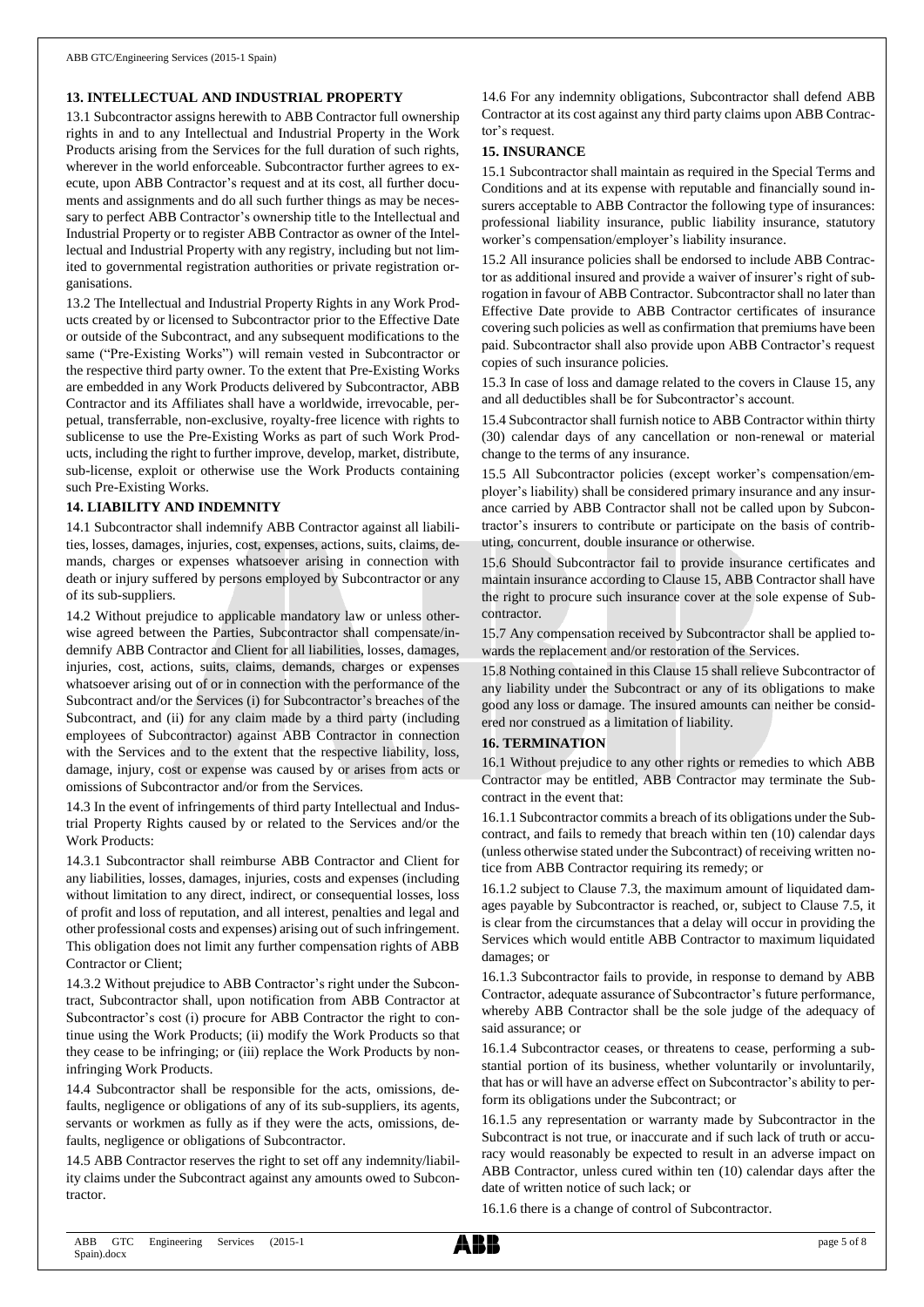16.2 Upon termination according to Clause 16.1, ABB Contractor shall be entitled to reclaim all sums which ABB Contractor has paid to Subcontractor under the Subcontract and to claim compensation for any costs, losses or damages incurred whatsoever in connection with such termination.

16.3 Upon termination according to Clause 16.1, ABB Contractor may complete the Subcontract or employ other suppliers to complete the Subcontract. Any such work shall be performed at Subcontractor's risk and expense.

16.4 Upon termination according to Clause 16.1, ABB Contractor shall have the right to enter into, and Subcontractor shall undertake to assign, any agreements with Subcontractor's sub-suppliers. Any costs related to such assignments of agreements with sub-suppliers from Subcontractor to ABB Contractor shall be for the account of Subcontractor.

16.5 ABB Contractor has the right to terminate the Subcontract or parts of the Subcontract without cause at any time with immediate effect at its sole discretion by written notice to Subcontractor. Upon receipt of such notice Subcontractor shall stop all provision of the Services and performance of the Subcontract unless otherwise directed by ABB Contractor. ABB Contractor shall pay Subcontractor for the Services provided. Subcontractor shall have no further claim for compensation due to such termination. Claims for compensation of loss of anticipated profits are excluded.

16.6 In case the Main Contract is terminated for reasons other than Subcontractor's performance and if ABB Contractor, as a result thereof, terminates the Subcontract, compensation to be paid to Subcontractor shall correspond to the compensation paid by Client to ABB Contractor for the respective part of the Subcontract.

16.7 On termination of the Subcontract, Subcontractor shall immediately deliver to ABB Contractor all copies of information or data provided by ABB Contractor to Subcontractor for the purposes of the Subcontract. Subcontractor shall certify to ABB Contractor that Subcontractor has not retained any copies of such information or data.

16.8 On termination of the Subcontract, Subcontractor shall immediately deliver to ABB Contractor all specifications, programs and other information, data, and Subcontractor Documentation regarding the Services which exist in any form whatsoever at the date of such termination, whether or not then complete.

16.9 Termination of the Subcontract, however arising, shall not affect or prejudice the accrued rights of the Parties as at termination, or the continuation of any provision expressly stated to survive, or implicitly surviving, termination.

#### **17. COMPLIANCE, INTEGRITY**

17.1 Subcontractor shall provide the Services and/or Work Products in compliance with all relevant legislation, laws, rules, regulations, and codes of practice, guidance and other requirements of any relevant government or governmental agency. To the extent that such regulations are advisory rather than mandatory, the standard of compliance to be achieved by Subcontractor shall be in compliance with the generally accepted best practice of the relevant industry.

17.2 Subcontractor must comply with the ABB Lists of Prohibited and Restricted Substances and with the reporting and other requirements regarding Conflict Minerals made available under **[www.abb.com](http://www.abb.com/) – Supplying – Material Compliance** or otherwise and shall provide ABB Contractor with respective documents, certificates and statements if requested. Any statement made by Subcontractor to ABB Contractor (whether directly or indirectly, e. g. where applicable via the ABB Supplier Registration and Pre-Qualification System) with regard to materials used for or in connection with the Services and/or Work Products will be deemed to be a representation under the Subcontract.

17.3 Subcontractor represents and warrants that it is knowledgeable with, and is and will remain in full compliance with all applicable trade and customs laws, regulations, instructions, and policies, including, but not limited to, securing all necessary clearance requirements, proofs of origin, export and import licenses and exemptions from, and making

all proper filings with appropriate governmental bodies and/or disclosures relating to the provision of services, the release or transfer of goods, hardware, software and technology to non U.S. nationals in the U.S., or outside the U.S., the release or transfer of technology and software having U.S. content or derived from U.S. origin software or technology.

17.4 No material or equipment included in or used for the Services and/or Work Products shall originate from any company or country listed in any relevant embargo issued by the authority in the country where the Services and/or Work Products shall be used or an authority otherwise having influence over the equipment and material forming part of the Services and/or Work Products. If any of the Services and/or Work Products are or will be subject to export restrictions, it is Subcontractor's responsibility to promptly inform ABB Contractor in writing of the particulars of such restrictions.

17.5 Both Parties warrant that each will not, directly or indirectly, and that each has no knowledge that the other Party or any third parties will, directly or indirectly, make any payment, gift or other commitment to its customers, to government officials or to agents, directors and employees of each Party, or any other party in a manner contrary to applicable laws (including but not limited to the U. S. Foreign Corrupt Practices Act and, where applicable, legislation enacted by member states and signatories implementing the OECD Convention Combating Bribery of Foreign Officials), and shall comply with all relevant laws, regulations, ordinances and rules regarding bribery and corruption. Nothing in the Subcontract shall render either Party or any of its Affiliates liable to reimburse the other for any such consideration given or promised.

17.6 Subcontractor herewith acknowledges and confirms that Subcontractor has received a copy of ABB's Code of Conduct and ABB's Supplier Code of Conduct or has been provided information on how to access both ABB Codes of Conduct online under **[www.abb.com/Integ](http://www.abb.com/Integrity)[rity](http://www.abb.com/Integrity)**. Subcontractor is obliged and agrees to perform its contractual obligations in accordance with both ABB Codes of Conduct, including but without limitation to all employment, health, safety and environmental requirements specified therein and under [www.abb.es](http://www.abb.es/) – ABB en España – Portal de Proveedores.

17.7 Any violation of an obligation contained in this Clause 17 shall be a material breach of the Subcontract. Either Party's material breach shall entitle the other Party to terminate the Subcontract with immediate effect and without prejudice to any further right or remedies under such Subcontract or applicable law.

17.8 Notwithstanding anything to the contrary contained in the Subcontract, Subcontractor shall, without any limitations, indemnify and hold harmless ABB Contractor from and against any liabilities, claim, proceeding, action, fine, loss, cost or damages arising out of or relating to any such violation of the above mentioned obligations and the termination of the Subcontract, or arising from export restrictions concealed by Subcontractor. With respect to export restrictions solely attributable to ABB Contractor's use of the Services and/or Work Products, the now said commitment shall only apply to the extent Subcontractor has knowledge of or reasonably should have been aware of such use.

#### **18. ASSIGNMENT AND SUBCONTRACTING**

18.1 Subcontractor shall neither novate nor assign, subcontract, transfer, nor encumber the Subcontract nor any parts thereof (including any monetary receivables from ABB Contractor) without prior written approval of ABB Contractor.

18.2 ABB Contractor may at any time assign, novate, encumber, subcontract or deal in any other manner with all or any of its rights or obligations under the Subcontract.

#### **19. NOTICES AND COMMUNICATION**

Any notice shall (unless otherwise agreed upon) be given in the language of the Subcontract by sending the same by registered mail, courier, fax or by e-mail to the address of the relevant Party as stated in the

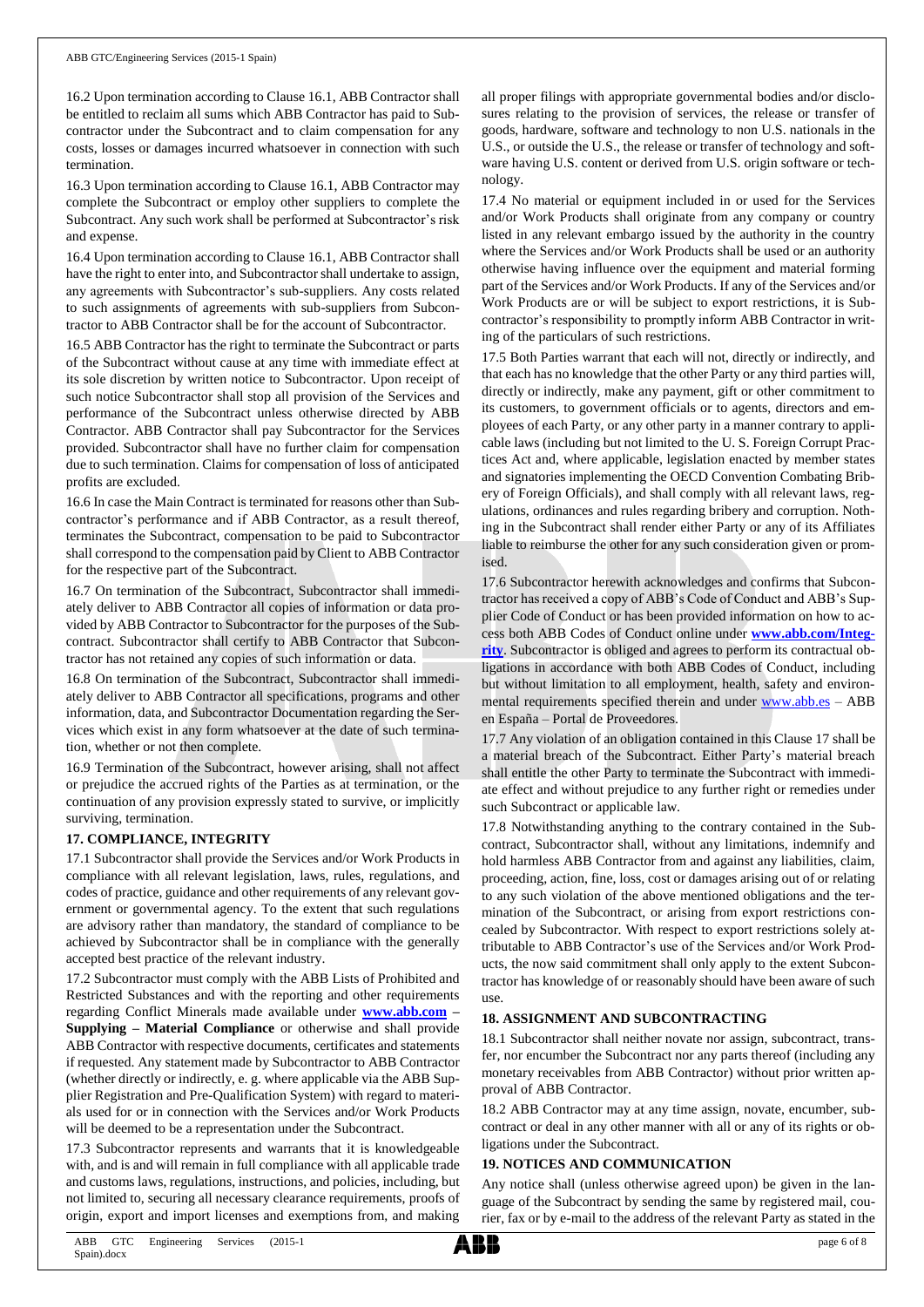Subcontract or to such other address as such Party may have notified in writing to the other for such purposes. E-mail and fax notices expressly require written confirmation issued by the receiving Party. Electronic read receipts may not under any circumstances be deemed as confirmation of notice. Electronic signatures shall not be valid, unless expressly agreed in writing by duly authorised representatives of the Parties.

#### **20. WAIVERS**

Failure to enforce or exercise, at any time or for any period, any term of the applicable ABB GTC/Engineering Services or the Subcontract does not constitute, and shall not be construed as, a waiver of such term and shall not affect the right later to enforce such term or any other term herein contained.

#### **21. GOVERNING LAW AND DISPUTE SETTLEMENT**

21.1 The Subcontract shall be governed by and construed in accordance with the laws of the country (and/or the state, as applicable) of ABB Contractor's legal registration, however under exclusion of its conflict of law rules and the United Nations Convention on International Sale of Goods.

21.2 For domestic dispute resolution matters, whereby ABB Contractor and Subcontractor are registered in the same country, any dispute or difference arising out of or in connection with the Subcontract, including any question regarding its existence, validity or termination or the legal relationships established by the Subcontract, which cannot be settled amicably or by mediation, shall be submitted to the jurisdiction of the competent courts at the place of ABB Contractor's registration, unless other courts or arbitration are agreed in writing between the Parties.

21.3 For cross border dispute resolution matters, whereby ABB Contractor and Subcontractor are registered in different countries, unless agreed otherwise in writing between the Parties, any dispute or difference arising out of or in connection with the Subcontract, including any question regarding its existence, validity or termination or the legal relationships established by the Subcontract, which cannot be settled amicably or by mediation, shall be finally settled under the Rules of Arbitration of the International Chamber of Commerce by three arbitrators appointed in accordance with the said Rules. The place of arbitration shall be the location where ABB Contractor is registered, unless otherwise agreed in writing. The language of the proceedings and of the award shall be English. The decision of the arbitrators shall be final and binding upon both Parties, and neither Party shall seek recourse to an ordinary state court or any other authority to appeal for revisions of the decision.

# **22. CONFIDENTIALITY, DATA SECURITY,**

# **DATA PROTECTION**

#### 22.1 Subcontractor shall:

22.1.1 Unless otherwise agreed in writing, keep in strict confidence all ABB Contractor Data and any other information concerning ABB Contractor's or its Affiliates' business, its products and/or its technologies which Subcontractor obtains in connection with the Services to be provided (whether before or after acceptance of the Subcontract). Subcontractor shall restrict disclosure of such confidential material to such of its employees, agents or subcontractors or other third parties as need to know the same for the purpose of the provision of the Services to ABB Contractor. Subcontractor shall ensure that such employees, agents, subcontractors or other third parties are subject to and comply with the same obligations of confidentiality as applicable to Subcontractor and shall be liable for any unauthorized disclosures;

22.1.2 Apply appropriate safeguards, adequate to the type of ABB Contractor Data to be protected, against the unauthorised access or disclosure of ABB Contractor Data and protect such ABB Contractor Data in accordance with the generally accepted standards of protection in the related industry, or in the same manner and to the same degree that it protects its own confidential and proprietary information – whichever standard is higher. Subcontractor may disclose confidential information to "Permitted Additional Recipients" (which means Subcontractor's authorised representatives, including auditors, counsels, consultants and advisors) provided always that such Permitted Additional Recipients sign with Subcontractor a confidentiality agreement with terms substantially similar hereto or, where applicable, are required to comply with codes of professional conduct ensuring confidentiality of such information;

22.1.3 Not (i) use ABB Contractor Data for any other purposes than for providing the Services, or (ii) reproduce the ABB Contractor Data in whole or in part in any form except as may be required by the respective contractual documents, or (iii) disclose ABB Contractor Data to any third party, except to Permitted Additional Recipients or with the prior written consent of ABB Contractor;

22.1.4 Install and update at its own costs required adequate virus protection software and operating system security patches for all computers and software utilized in connection with providing the Services;

22.1.5 Inform ABB Contractor without delay about suspicion of breaches of data security or other serious incidents or irregularities regarding any ABB Contractor Data.

22.2 Subcontractor agrees that ABB Contractor shall be allowed to provide any information received from Subcontractor to any Affiliate of ABB Contractor. Subcontractor shall obtain in advance all necessary approval or consent for ABB Contractor to provide such information to ABB Contractor's Affiliates if such information is confidential for any reason or subject to applicable data protection or privacy laws and regulations.

22.3 In case the type of ABB Contractor Data affected is particularly sensitive and therefore, according to ABB Contractor's opinion, requires a separate confidentiality and non-disclosure agreement, Subcontractor agrees to enter into such agreement. The same applies with regard to data privacy topics which are not covered by this Clause 22 and which may require a separate data processing agreement according to applicable laws and regulations.

22.4 The obligations under this Clause 22 exist for an indefinite period of time and therefore shall survive the expiration or termination of the Subcontract for any reason.

22.5 Pursuant to the terms of the Organic Personal Data Protection Act 15/1999 of December 13 (LOPD) and the corresponding regulations, ABB Contractor hereby serves notice that the personal data provided by Subcontractor will be filed by Asea Brown Boveri S. A., with headquarters in Calle San Romualdo 13, 28037 Madrid, Spain, and will be used for the purpose of maintaining the Subcontract, overseeing and administering purchases and administering procurement services. Subcontractor expressly authorizes the use of its personal data for such purpose as well as cession and transfer of personal data both nationally and internationally within the ABB Group of companies, active in the field of power and automation technologies, for the above stated purpose. The personal data is stored in accordance with established principles of confidentiality and security measures. ABB Contractor hereby also informs Subcontractor that it may exercise its rights of access, modification, cancellation, correction or opposition in accordance with LOPD by notifying ABB Contractor at the above specified address, to the attention of Group Function Legal and Integrity.

## **23. SEVERABILITY**

The invalidity or unenforceability of any term or of any right arising pursuant to the Subcontract shall not adversely affect the validity or enforceability of the remaining terms and rights. The respective terms or rights arising pursuant to the Subcontract shall be given effect as if the invalid, illegal or unenforceable provision had been deleted and replaced by a provision with a similar economic effect to that of the deleted provision if this can be achieved by another provision.

#### **24. SURVIVAL**

24.1 Provisions of the ABB GTC/Engineering Services which either are expressed to survive the termination of the Subcontract or from their nature or context it is contemplated that they are to survive such